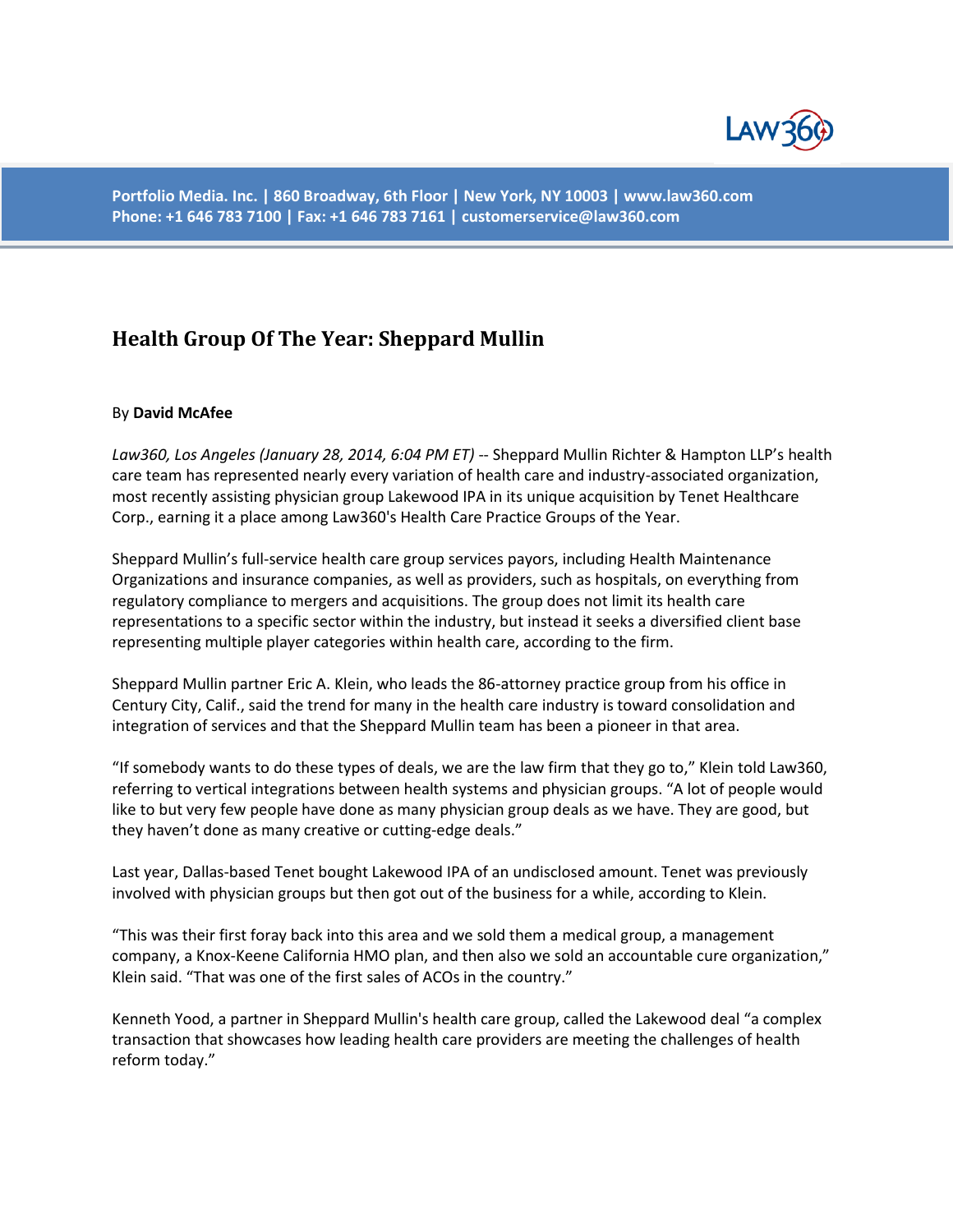"The sale of Lakewood IPA and its affiliates encapsulated in a single transaction the multiple driving themes in health care reform today: Hospital systems partnering with physicians and management services providers to move into population health management models, hospitals moving up the 'food chain' by acquiring health plans and increasing vertical integration and the 'first impression' sale of a controlling interest in a Medicare Accountable Care Organization," Yood said.

The team also put together the first ACO in Mexico, which, according to Klein, had not seen managed care or coordinated care before.

Also in 2013, Sheppard Mullin's health care group represented Molina HealthCare Inc. in its creation of a long-term services agreement for Molina to manage a community hospital's medical and surgical beds. Molina's vertical integration transaction was among the first of its kind, according to Klein.

"Molina partnered with behavior health company College Health Enterprises and CHE bought a community hospital and will run the psychiatric unit," Klein said. "Molina is running the medical and surgical beds, giving Molina easy access to the hospital. This system improves quality and reduces the costs of health care."

According to Yood, it is rare to see payors vertically integrate downward to hospital providers.

"This innovative management agreement transaction allows Molina to have access to the community hospital for its members, to directly manage the quality and efficiency of the services provided and to save costs through reduction of the hospital's profit margin that a third-party hospital provider would charge," Yood said. "We expect to see additional transactions of this type in an effort for payors to more directly affect the levers of patient care and to eliminate redundant profit margins in the health care industry."

The health care team also does a substantial amount of work buying and selling HMOs, with 11 purchase or sale transactions in the last 18 months, according to Klein.

Klein said that although 2012 was a great year for the Sheppard Mullin health care practice with deals including the \$4.4 billion acquisition of physician network chain HealthCare Partners LLC by dialysis giant DaVita Inc., the practice was even busier in 2013.

"That's because the health care industry is not only consolidating, but it's facing health care reform," Klein said. "Now people are repositioning to manage the health of populations instead of just taking care of them when their sick."

But Sheppard Mullin's health care workload isn't the only thing on the rise. The group has also recently hired a number of new partners, according to Klein.

"We are continuing to grow. We have a pipeline right now that's very strong," Klein said. "We have 10 or 11 lateral partners in the process of being hired and hope to have more announcements in the future."

The health care group also regularly partners attorneys from its transactional, regulatory, labor and employment, litigation, tax, finance, real estate and antitrust specialties to provide integrated solutions for its clients, according to Sheppard Mullin.

Klein said the firm's health care group has continued to thrive from its humble beginnings, saying the firm has seen a lot of "good buzz" and growth opportunities.